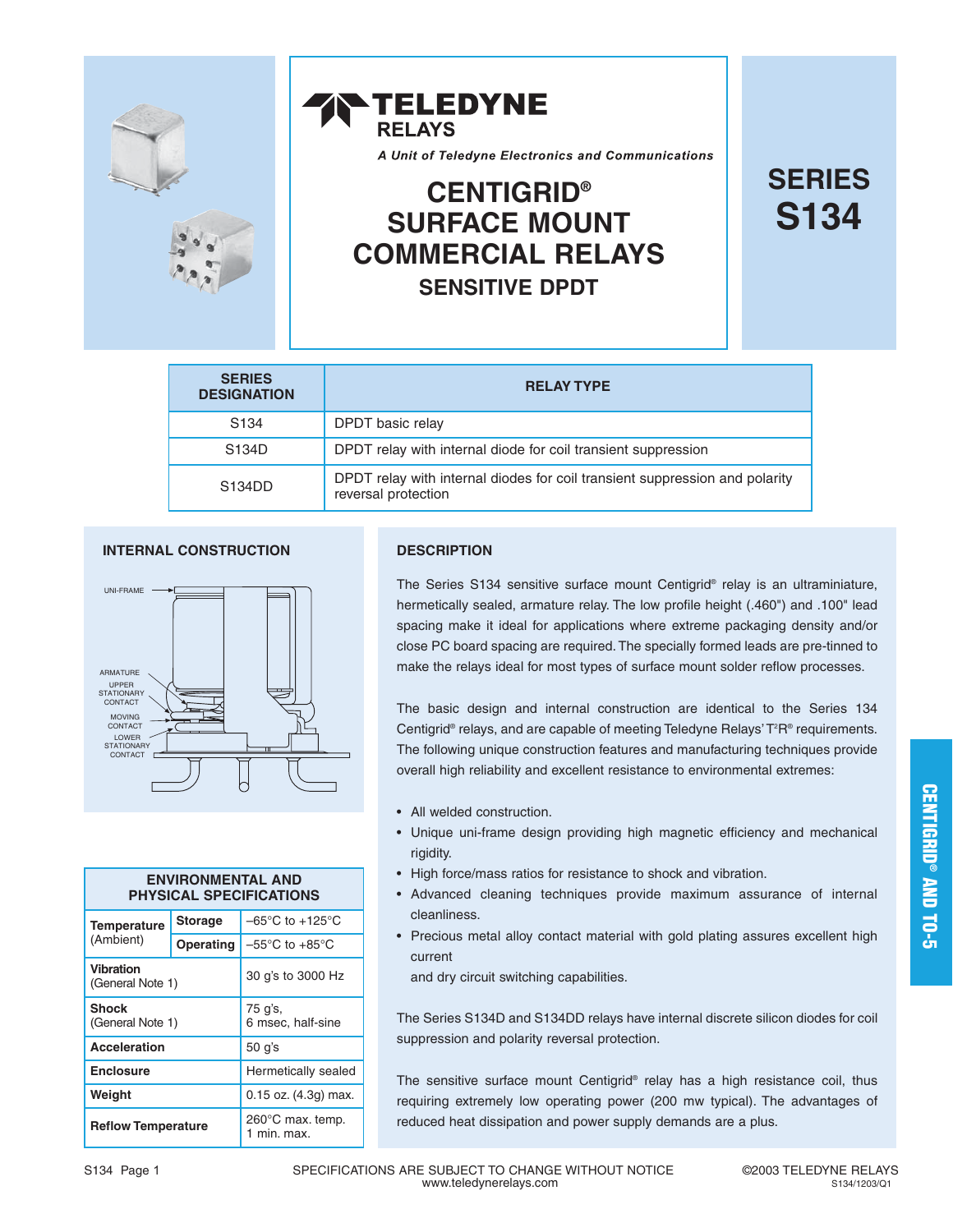#### **SERIES S134 GENERAL ELECTRICAL SPECIFICATIONS (–65°C to +125°C unless otherwise noted) (Notes 2 & 3)**

| <b>Contact Arrangement</b>                                                                         | 2 Form C (DPDT)                                                                                                                                          |                                                                                                   |                    |  |  |
|----------------------------------------------------------------------------------------------------|----------------------------------------------------------------------------------------------------------------------------------------------------------|---------------------------------------------------------------------------------------------------|--------------------|--|--|
| <b>Rated Duty</b>                                                                                  | Continuous                                                                                                                                               |                                                                                                   |                    |  |  |
| <b>Contact Resistance</b>                                                                          |                                                                                                                                                          | 0.1 ohm max. before life; 0.2 ohm max. after life at 1A/28Vdc (measured 1/8" from header)         |                    |  |  |
| <b>Contact Load Ratings (DC)</b><br>(See Fig. 2 for other DC<br>resistive voltage/current ratings) | Resistive:<br>Inductive:<br>Lamp:<br>Low Level:                                                                                                          | 1 Amp/28Vdc<br>200 mA/28Vdc (320 mH)<br>100 mA/28Vdc<br>10 to 50 µA/10 to 50mV                    |                    |  |  |
| <b>Contact Load Ratings (AC)</b>                                                                   | Resistive:                                                                                                                                               | 250 mA/115Vac, 60 and 400 Hz (Case undergrounded)<br>100 mA/115Vac, 60 and 400 Hz (Case grounded) |                    |  |  |
| <b>Contact Life Ratings</b>                                                                        | 10,000,000 cycles (typical) at low level<br>1,000,000 cycles (typical) at 0.5A/28Vdc resistive<br>100,000 cycles min. at all other loads specified above |                                                                                                   |                    |  |  |
| <b>Contact Overload Rating</b>                                                                     | 2A/28Vdc Resistive (100 cycles min.)                                                                                                                     |                                                                                                   |                    |  |  |
| <b>Contact Carry Rating</b>                                                                        | Contact factory                                                                                                                                          |                                                                                                   |                    |  |  |
| <b>Coil Operating Power</b>                                                                        | 200 milliwatts typical at nominal rated voltage $@$ 25 $°C$                                                                                              |                                                                                                   |                    |  |  |
| <b>Operate Time</b>                                                                                | 4.0 msec max. at nominal rated voltage @ 25°C                                                                                                            |                                                                                                   |                    |  |  |
| <b>Release Time</b>                                                                                | S134 Series: 2.0 msec max.<br>S134D, S134DD Series: 7.5 msec max.                                                                                        |                                                                                                   |                    |  |  |
| <b>Contact Bounce</b>                                                                              | 1.5 msec max.                                                                                                                                            |                                                                                                   |                    |  |  |
| <b>Intercontact Capacitance</b>                                                                    | 0.4 pf typical                                                                                                                                           |                                                                                                   |                    |  |  |
| <b>Insulation Resistance</b>                                                                       | 10,000 megohms min. between mutually isolated terminals                                                                                                  |                                                                                                   |                    |  |  |
| <b>Dielectric Strength</b>                                                                         | Atmospheric pressure: 500 Vrms/60Hz<br>70,000 ft.: 125 Vrms/60Hz                                                                                         |                                                                                                   |                    |  |  |
| <b>Negative Coil Transient (Vdc)</b><br>S134D, S134DD                                              |                                                                                                                                                          |                                                                                                   | 1.0 <sub>max</sub> |  |  |
| Diode P.I.V. (Vdc)                                                                                 | S134D, S134DD                                                                                                                                            |                                                                                                   | 100 min.           |  |  |

#### **DETAILED ELECTRICAL SPECIFICATIONS (–65°C to +125°C unless otherwise noted) (Note 3)**

| <b>BASE PART</b><br><b>NUMBERS</b><br>(See Note 10 for full P/N example) |                     | S134-5<br>S134D-5<br><b>S134DD-5</b> | S134-6<br>S <sub>134</sub> D-6<br>S134DD-6 | S134-9<br>S134D-9<br>S134DD-9 | S134-12<br>S134D-12<br>S134DD-12 S134DD-18 S134DD-26 | S134-18<br>S134D-18 | S134-26<br>S134D-26 |      |
|--------------------------------------------------------------------------|---------------------|--------------------------------------|--------------------------------------------|-------------------------------|------------------------------------------------------|---------------------|---------------------|------|
| Coil Voltage (Vdc)                                                       | Nom.                |                                      | 5.0                                        | 6.0                           | 9.0                                                  | 12.0                | 18.0                | 26.5 |
|                                                                          | Max.                |                                      | 7.5                                        | 10.0                          | 15.0                                                 | 20.0                | 30.0                | 40.0 |
| <b>Coil Resistance</b>                                                   | S134, S134D         |                                      | 100                                        | 200                           | 400                                                  | 800                 | 1600                | 3200 |
| (Ohms $\pm 10\%$ @25°C)                                                  | S134DD (Note 4)     |                                      | 64                                         | 125                           | 400                                                  | 800                 | 1600                | 3200 |
| Coil Current (mAdc @25°C)<br>(134DD Series)                              | Note 5              | Min.                                 | 56.8                                       | 36.3                          | 18.1                                                 | 12.5                | 9.6                 | 7.2  |
|                                                                          |                     | Max.                                 | 78.1                                       | 48.9                          | 23.6                                                 | 16.0                | 12.2                | 9.0  |
| Pick-up Voltage (Vdc, Max.)                                              | S134, S134D         |                                      | 3.5                                        | 4.5                           | 6.8                                                  | 9.0                 | 13.5                | 18.0 |
|                                                                          | S134DD              |                                      | 3.7                                        | 4.8                           | 8.0                                                  | 11.0                | 14.5                | 19.0 |
| Drop-out Voltage (Vdc)                                                   | S134, S134D         | Min.                                 | 0.12                                       | 0.18                          | 0.35                                                 | 0.41                | 0.59                | 0.89 |
|                                                                          |                     | Max.                                 | $2.5\,$                                    | 3.2                           | 4.9                                                  | 6.5                 | 10.0                | 13.0 |
|                                                                          | S <sub>134</sub> DD | Min.                                 | 0.7                                        | 0.8                           | 0.9                                                  | 1.0                 | 1.1                 | 1.3  |
|                                                                          |                     | Max.                                 | 2.6                                        | 3.0                           | 4.5                                                  | 5.8                 | 9.0                 | 13.0 |

#### **TYPICAL DC CONTACT RATING (RESISTIVE) (Note 2)**

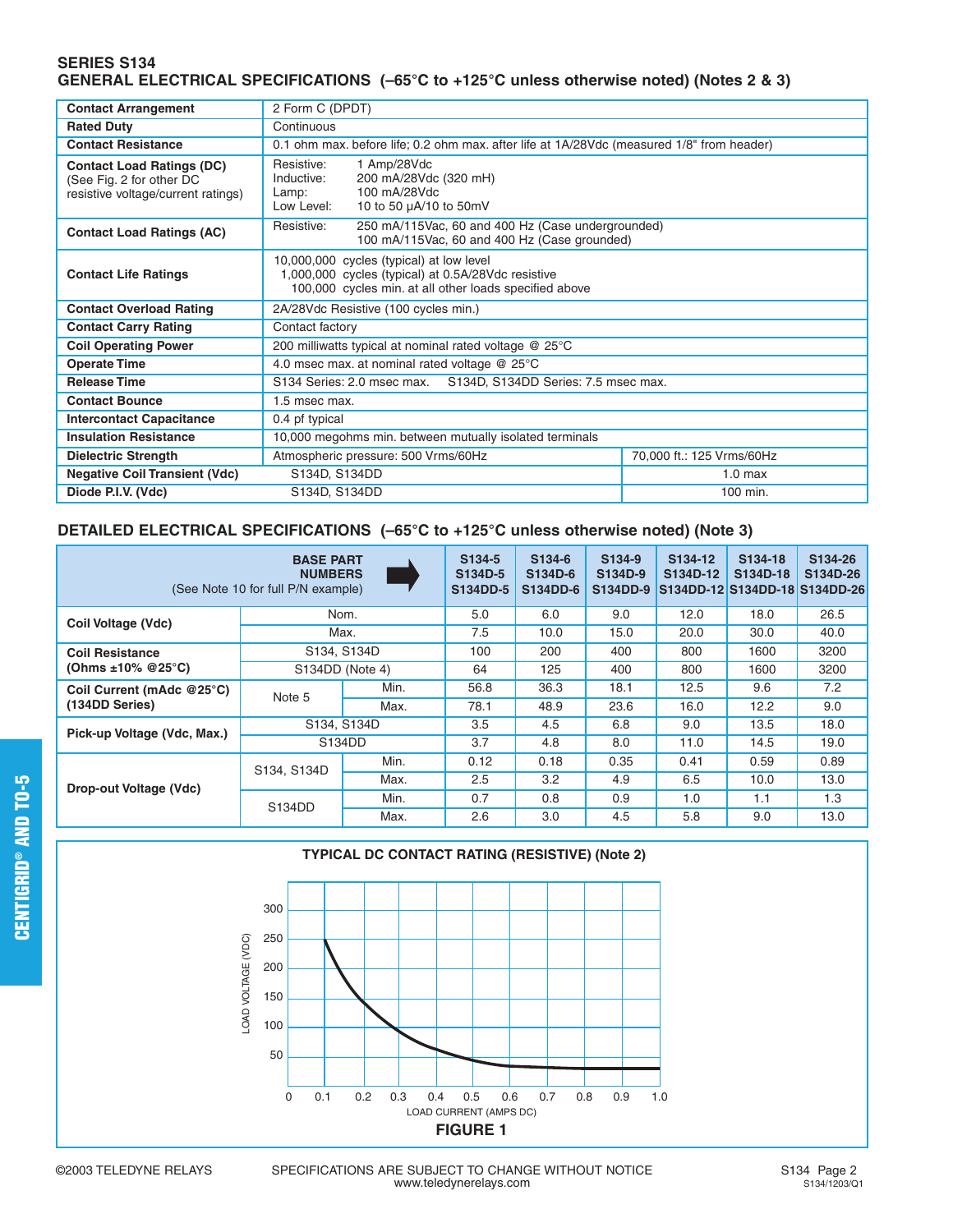#### **SERIES S134**

#### **OUTLINE DIMENSIONS AND RECOMMENDED PAD LAYOUT (Notes 7, 8 & 9)**



#### **TERMINAL LOCATIONS & SCHEMATIC DIAGRAMS**



#### **GENERAL NOTES**

- 1. Relay contacts will exhibit no chatter in excess of 10 μsec or transfer in excess of 1 μsec.<br>2. "Typical" characteristics are based on available data and are best estimates. No on-going
- 2. "Typical" characteristics are based on available data and are best estimates. No on-going verification tests are performed.
- 3. Unless otherwise specified, parameters are initial values.
- 4. For reference only. Coil resistance not directly measurable at relay terminals due to internal series semiconductor.
- 5. Measured at nominal voltage for 5 sec. max.
- 6. Position of leads as they emerge from relay base.
- 7. Leads will fit noted pad layout with no overhang.
- 8. Lead ends are coplanar within .008" wide tolerance zone.
- 9. Terminals coated with SN60 or SN63 solder per QQ-S-571. Kovar exposed at sheared end of leads.
- 10.

Teledyne Part Numbering System for Surface Mount Relays



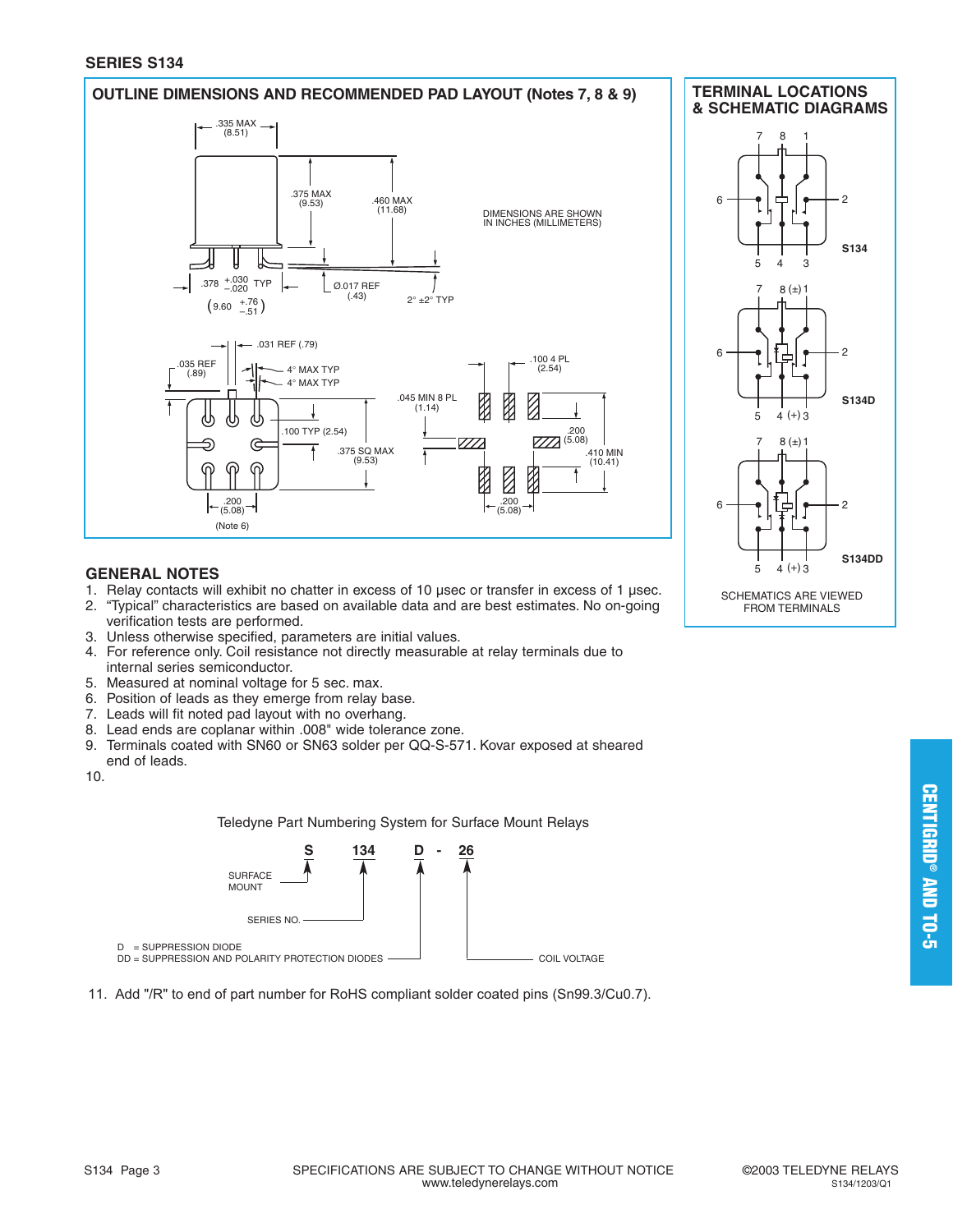## **Appendix A: Spacer Pads**

| <b>Pad designation and</b><br><b>bottom view dimensions</b>                                                                            | <b>Height</b> | For use with the following:                                                                  | Dim. H<br>Max. |
|----------------------------------------------------------------------------------------------------------------------------------------|---------------|----------------------------------------------------------------------------------------------|----------------|
|                                                                                                                                        |               | <b>ER411T</b><br>ER412, ER412D, ER412DD                                                      | .295(7.49)     |
| Ø.150<br>[3.81]<br>(REF)<br>620<br>Q<br>$\rm \odot$<br>Ī<br>ര                                                                          |               | 712, 712D, 712TN,<br>RF300, RF310, RF320                                                     | .300(7.62)     |
|                                                                                                                                        | Dim H<br>MAX  | ER420, ER422D, ER420DD, 421,<br>ER421D, ER421DD, ER422, ER422D,<br>ER422DD, 722, 722D, RF341 | .305(7.75)     |
| මලම                                                                                                                                    |               | ER431T, ER432T,<br>ER432, ER432D, ER432DD                                                    | .400(10.16)    |
|                                                                                                                                        |               | 732, 732D, 732TN, RF303, RF313,<br><b>RF323</b>                                              | .410(10.41)    |
| "M4" Pad for TO-5                                                                                                                      |               | RF312                                                                                        | .350(8.89)     |
|                                                                                                                                        |               | ER411, ER411D, ER411DD                                                                       | .295(7.49)     |
| $\circ$<br>$\circ$<br>$\odot$<br>$\circ$<br>°                                                                                          | Dim H<br>MAX  | ER431, ER431D, ER431DD                                                                       | .400(10.16)    |
|                                                                                                                                        |               | RF311                                                                                        | .300(7.62)     |
| "M4" Pad for TO-5                                                                                                                      |               | <b>RF331</b>                                                                                 | .410(10.41)    |
|                                                                                                                                        |               | 172, 172D                                                                                    | .305(7.75)     |
| $\odot$<br>$\circledcirc$<br>$\odot$<br>(o)<br>(၀)<br>O<br>$\odot$<br>$\circledcirc$<br>⊚                                              | Dim H<br>MAX  | ER114, ER114D, ER114DD,<br>J114, J114D, J114DD                                               | .300(7.62)     |
|                                                                                                                                        |               | ER134, ER134D, ER134DD,<br>J134, J134D, J134DD                                               | .400(10.16)    |
|                                                                                                                                        |               | <b>RF100</b>                                                                                 | .315(8.00)     |
| "M4" Pad for Centigrid <sup>®</sup>                                                                                                    |               | RF103                                                                                        | .420(10.67)    |
| .156<br>[3.96]<br>(REF)<br>Л<br>$\odot$<br>⊚<br>$\odot$<br>ପ<br>0)<br>.256<br>[6.5]<br>(REF)<br>ര<br>[၀)<br>$\odot$<br>$_{\odot}$<br>⊚ | Dim H<br>MAX  | 122C, A152                                                                                   | .320(8.13)     |
|                                                                                                                                        |               | ER116C, J116C                                                                                | .300(7.62)     |
|                                                                                                                                        |               | ER136C, J136C                                                                                | .400(10.16)    |
|                                                                                                                                        |               | <b>RF180</b>                                                                                 | .325(8.25)     |
| "M9" Pad for Centigrid®                                                                                                                |               | A150                                                                                         | .305(7.75)     |
| Notes:                                                                                                                                 |               |                                                                                              |                |

1. Spacer pad material: Polyester film.

- 2. To specify an "M4" or "M9" spacer pad, refer to the mounting variants portion of the part numbering example in the applicable datasheet.
- 3. Dimensions are in inches (mm).
- 4. Unless otherwise specified, tolerance is  $\pm$  .010 (.25).
	- 5. Add 10 m $\Omega$  to the contact resistance show in the datasheet.
	- 6. Add 0.01 oz. (0.25 g) to the weight of the relay assembly shown in the datasheet.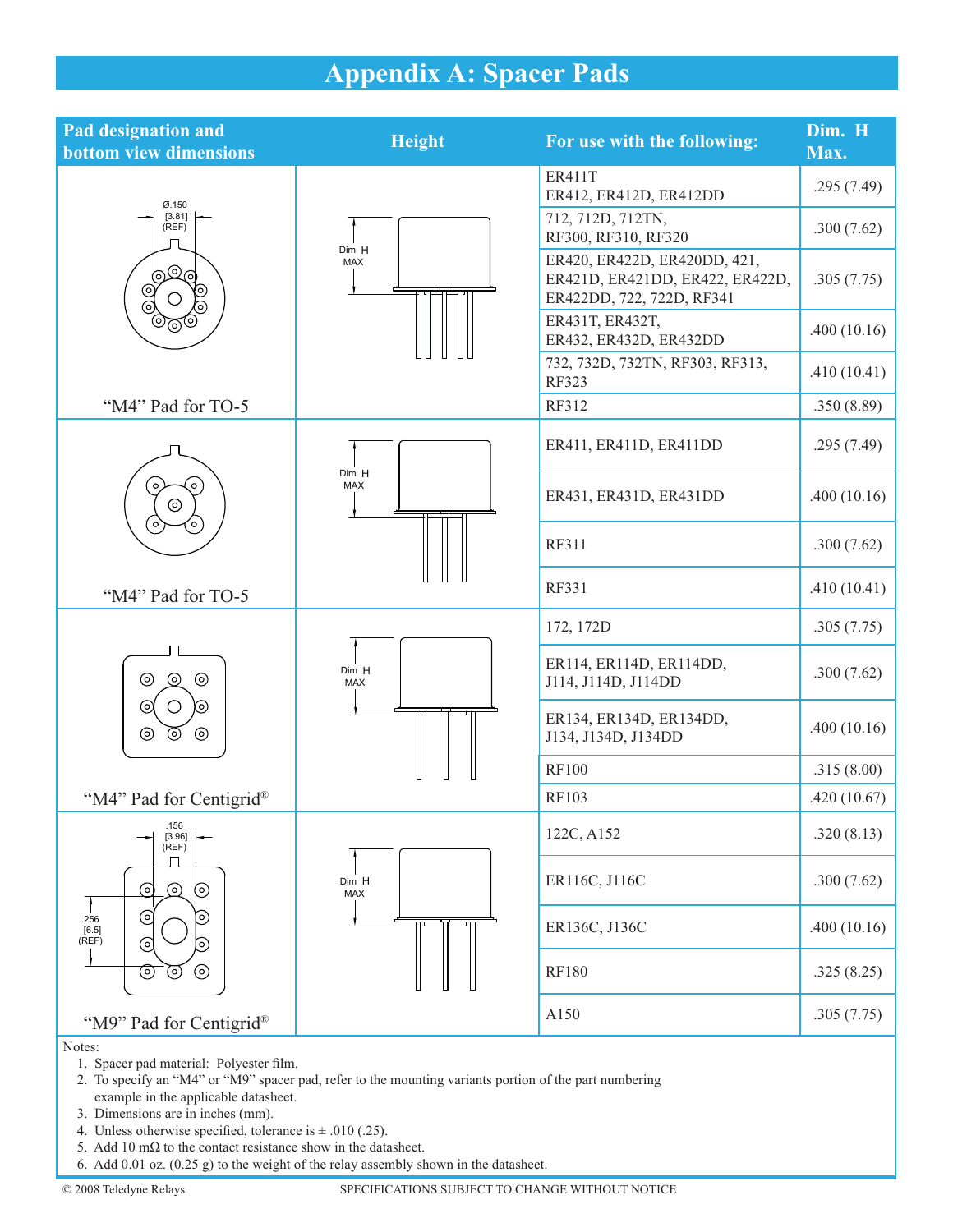### **Appendix A: Spreader Pads**

| <b>Pad designation and</b><br><b>bottom view dimensions</b>                                                                                                                                                                                 | <b>Height</b>                                                            | For use with the following:                                                                                         | Dim. H<br>Max. |
|---------------------------------------------------------------------------------------------------------------------------------------------------------------------------------------------------------------------------------------------|--------------------------------------------------------------------------|---------------------------------------------------------------------------------------------------------------------|----------------|
| .370 [9.4]<br>MAX SQ<br>.100<br>[2.54]<br>٠<br>⊕<br>$\bullet$<br>$\bigcirc$<br>∩<br>.150<br>[3.81]<br>$\bullet$<br>$\bullet$<br>.300<br>[7.62]<br>↴<br>$\bullet$<br>$\bullet$<br>.100                                                       |                                                                          | ER411T, J411T, ER412, ER412D<br>ER412DD, J412, J412D, J412DD<br>ER412T, J412T                                       | .388(9.86)     |
|                                                                                                                                                                                                                                             | Dim H<br>MAX                                                             | 712, 712D, 712TN                                                                                                    | .393 (9.99)    |
|                                                                                                                                                                                                                                             | .014<br>[0.36]<br>(REF)                                                  | ER431T, J431T, ER432, ER432D<br>ER432DD, J432, J432D, J432DD<br>ER432T, J432T                                       | .493(12.52)    |
| $\bigcirc$<br>[2.54]<br>٠<br>$\bullet$<br>$\bullet$                                                                                                                                                                                         | .370                                                                     | 732, 732D, 732TN                                                                                                    | .503(12.78)    |
| .200<br>[5.08]<br>"M" Pad 5/6/                                                                                                                                                                                                              | [9.4]<br><b>MIN</b>                                                      | ER420, J420, ER420D, J420D<br>ER420DD, J420DD, ER421, J421<br>ER421D, J421D, ER421DD<br>J422D, ER422DD, J422DD, 722 | .398(10.11)    |
| 390 [9.91]<br>SQ<br>.100<br>[2.54]<br>Ť.<br>$\bullet$<br>.100                                                                                                                                                                               | Dim H<br><b>MAX</b><br>.130<br>[3.3]                                     | <b>ER411T</b><br>ER412, ER412D, ER412DD<br>J412, J412D, J412DD                                                      | .441(11.20)    |
| .150<br>[2.54]<br>[3.81]<br>◉<br>⊕                                                                                                                                                                                                          |                                                                          | 712, 712D                                                                                                           | .451(11.46)    |
| .300<br>[7.62]<br>Ŧ<br>◉<br>◉<br>.150<br>[3.81]<br>.300                                                                                                                                                                                     |                                                                          | ER421, ER421D, ER421DD<br>722, 732D                                                                                 | .451(11.46)    |
|                                                                                                                                                                                                                                             |                                                                          | <b>ER431T</b><br>ER432, ER432D, ER432DD                                                                             | .546(13.87)    |
| [7.62]<br>"M2" Pad 7/8/                                                                                                                                                                                                                     |                                                                          | 732, 732D                                                                                                           | .556(14.12)    |
| .370 [9.4]<br>MAX SQ<br>.100<br>[2.54]<br>⊕<br>$\mathbf \Theta$<br>$\circ$<br>∩<br>.150<br>[3.81]<br>$\bullet$<br>$\bf \Theta$<br>.300<br>[7.62]<br>7<br>⊕<br>⊕<br>.100<br>$\bigcirc$<br>[2.54]<br>$\bullet$<br>$\bullet$<br>.200<br>[5.08] | Dim H<br><b>MAX</b><br>.014<br>$[0.36]$<br>(REF)<br>.370<br>[9.4]<br>MIN | ER411, ER411D, ER411DD<br>ER411TX<br>ER412X, ER412DX, ER412DDX<br>ER412TX                                           | .388(9.86)     |
|                                                                                                                                                                                                                                             |                                                                          | 712X, 712DX, 712TNX                                                                                                 | .393(9.99)     |
|                                                                                                                                                                                                                                             |                                                                          | ER420X, ER420DX, ER420DDX<br>ER421X, ER421DX, ER421DDX<br>ER422X, ER422DX<br>ER422DDX, 722X, 722DDX                 | .398(10.11)    |
|                                                                                                                                                                                                                                             |                                                                          | ER431, ER431D, ER431DD<br>ER431TX<br>ER432X, ER432DX, ER432DDX<br>ER432TX                                           | .493(12.52)    |
| "M3" Pad 5/6/9/                                                                                                                                                                                                                             |                                                                          | 732X, 732DX, 732TNX                                                                                                 | .503(12.78)    |

Notes:

- 1. Spreader pad material: Diallyl Phthalate.
- 2. To specify an "M", "M2" or "M3" spreader pad, refer to the mounting variants portion of the part number example in the applicable datasheet.
- 3. Dimensions are in inches (mm).
- 4. Unless otherwise specified, tolerance is  $\pm$  .010" (0.25).
	- $5/$ . Add 25 m $\Omega$  to the contact resistance shown in the datasheet.
	- $6/$ . Add .01 oz. (0.25 g) to the weight of the relay assembly shown in the datasheet.
	- $1/2$ . Add 50 m $\Omega$  to the contact resistance shown in the datasheet.
	- $8/$ . Add 0.025 oz (0.71 g) to the weight of the relay assembly shown in the datasheet.
	- 9/. M3 pad to be used only when the relay has a center pin (e.g. ER411M3-12A, 722XM3-26.)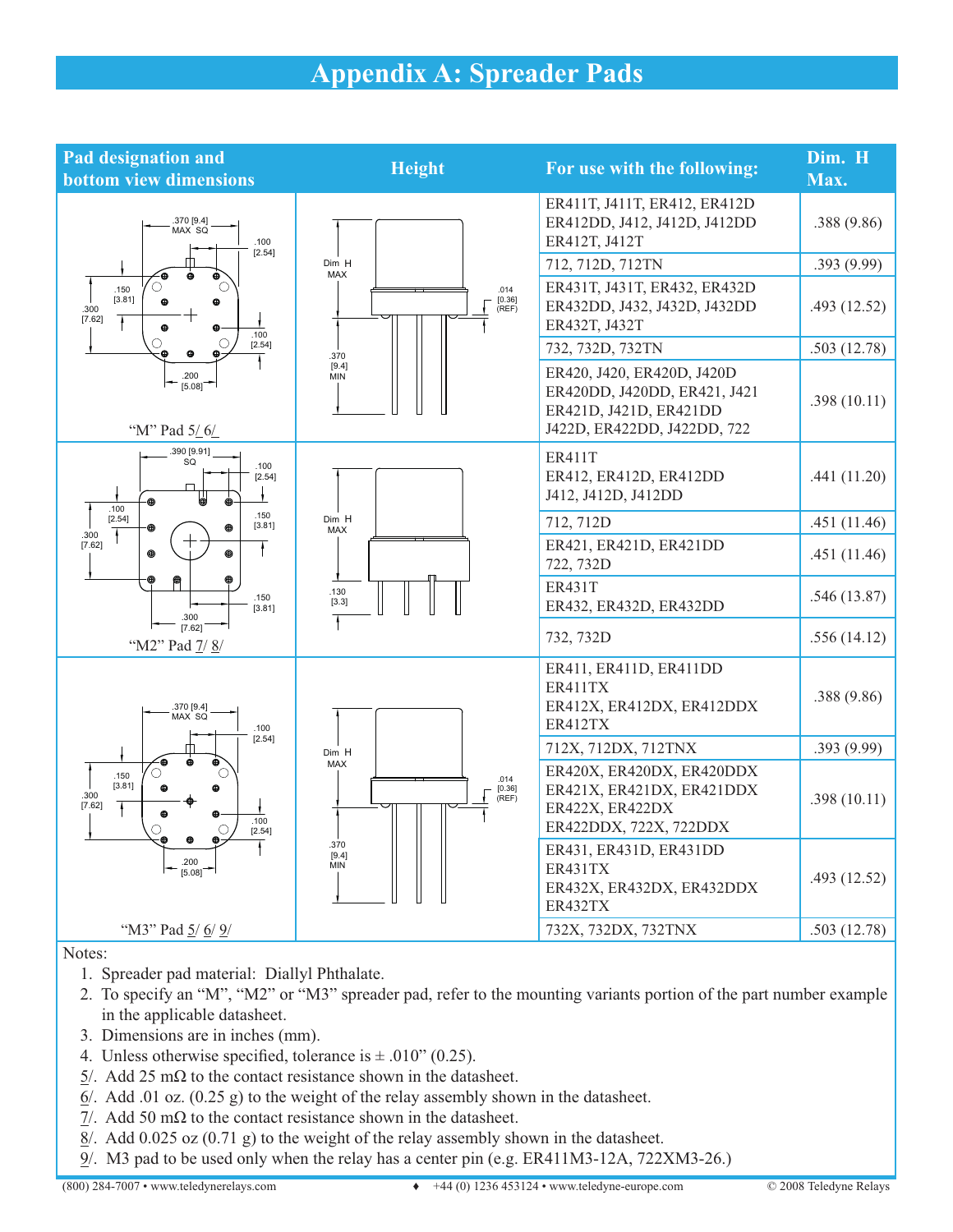### **Appendix A: Ground Pin Positions**



**TO-5 Relays:**

ER411T, ER412, ER412T, ER420, ER421, ER422, ER431T, ER432, ER432T, 712, 712TN, 400H, 400K, 400V, RF300, RF303, RF341, RF312, RF310, RF313, RF320, RF323



**TO-5 Relays:** ER411, ER431, RF311, RF331



**Centigrid® Relays:** RF180, ER116C, 122C, ER136C



**Centigrid® Relays:** RF100, RF103, ER114, ER134, 172

Indicates ground pin position ◯

Indicates glass insulated lead position



#### **NOTES**

- 1. Terminal views shown
- 2. Dimensions are in inches (mm)
- 3. Tolerances:  $\pm .010$  ( $\pm .25$ ) unless otherwise specified
- 4. Ground pin positions are within .015 (0.38) dia. of true position
- 5. Ground pin head dia., 0.035 (0.89) ref: height 0.010 (0.25) ref.
- 6. Lead dia. 0.017 (0.43) nom.